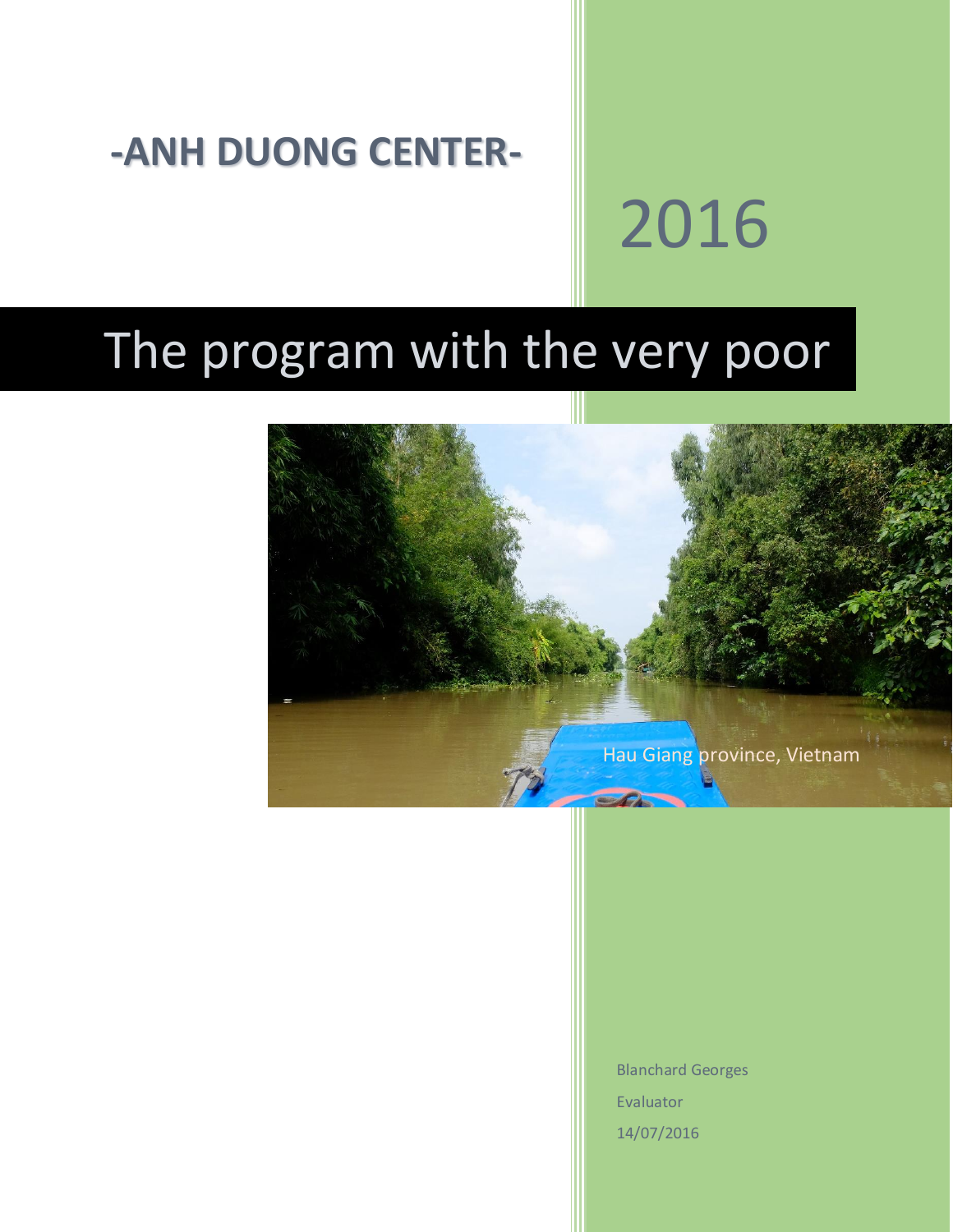### **Program Evaluation**

## **Final Report**

## **August 2016**

## **Georges Blanchard**

**-----------------------------------------------------------------------------------------------**

### **Table of Contents**

| ŀ.         |                          | <b>EXECUTIVE SUMARY</b>                                              |    |
|------------|--------------------------|----------------------------------------------------------------------|----|
| <b>II-</b> |                          | <b>BACKGROUND</b>                                                    |    |
|            | $\overline{\phantom{a}}$ | National situation: (poverty, inequality, employment and education). | 3  |
|            |                          | Mekong Plus and Anh Duong.                                           | 6  |
|            |                          | <b>Project and Beneficiaries</b>                                     | 6  |
| $III -$    |                          | PURPOSE, SCOPE AND METHODOLOGY                                       |    |
|            | $\overline{\phantom{a}}$ | Purpose                                                              |    |
|            |                          | Methodology, Approach, Evaluation team, Schedule and scope of work   |    |
|            |                          | Limitations                                                          | 8  |
| IV-        |                          | <b>FINDING</b>                                                       | 8  |
|            | $\overline{\phantom{a}}$ | Relevance                                                            | 8  |
|            |                          | Impact and effectiveness of the project                              | 8  |
|            |                          | Efficiency                                                           | 11 |
|            |                          | Sustainability                                                       | 11 |
| V-         |                          | <b>CONCLUSION AND RECOMMENDATION</b>                                 | 12 |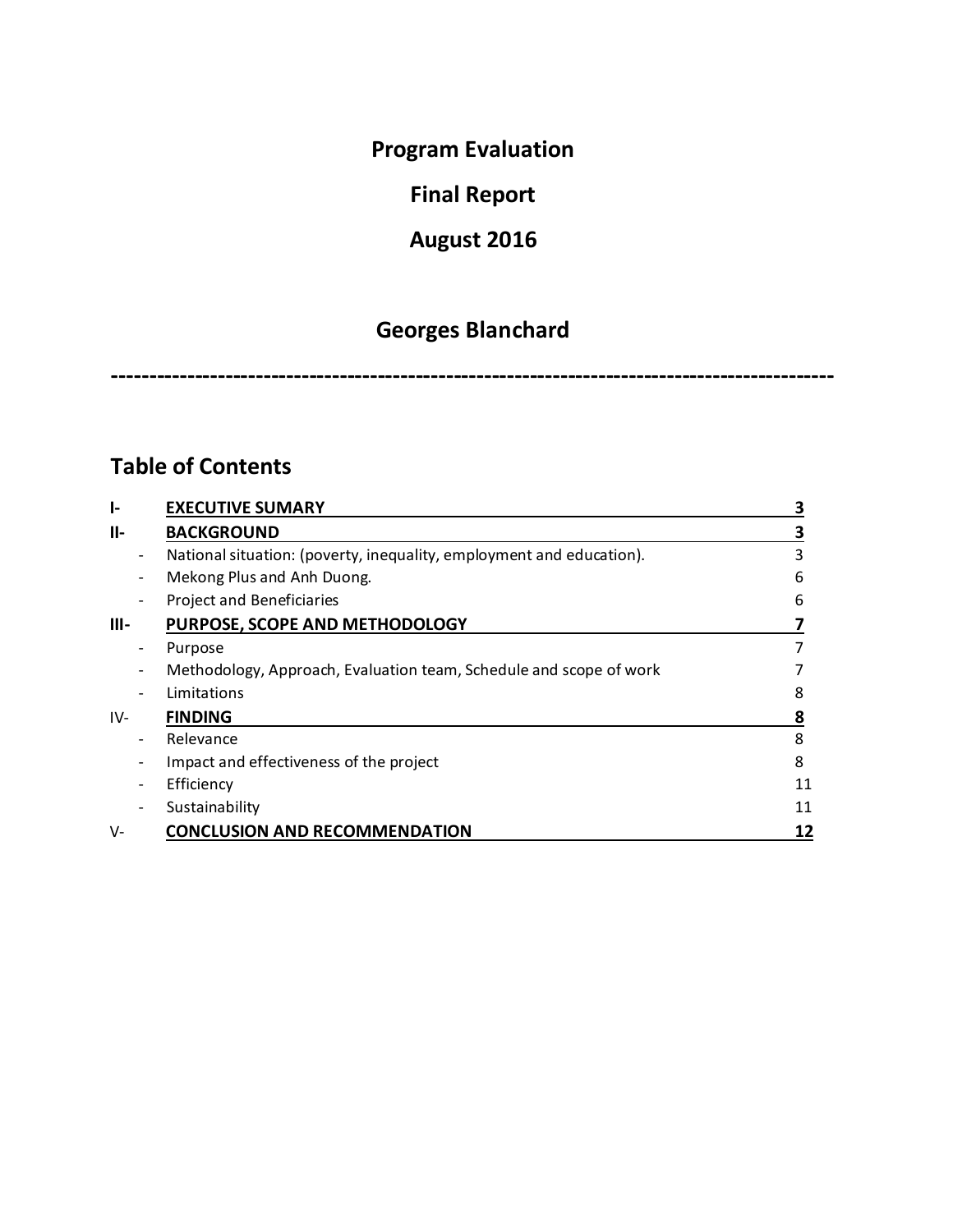#### **I. EXECUTIVE SUMMARY**

The purpose of the evaluation was to assess **"The program with the very poor"** applied in Hau Giang province under the local social organization developed by Ánh Dương Center.

The evaluation was requested to explore the pertinence and the effectiveness of the program with the following criteria: Beneficiaries targeted, support provided, program management, follow up and local cooperation.

The evaluation was carried out in one stages including 4 level of investigation:

- 1: Families beneficiaries of the loan.
- 2: Children beneficiaries of the scholarship
- 3: The cooperation and the participation of the local officials
- 4: The management and the follow-up provided by the Anh Duong Center.

In overall terms, the evaluation found that the project was extremely relevant to the needs of families in poverty situation. The project is undoubtedly necessary and appears as the only available solution for the large majority of families supported. The scholarships and the micro credits are precisely attributed to the poorest citizens and the project benefit of a good recognition by the local authorities. Formany cases, it was the local authorities that have introduced Anh Duong to the poorest families. Anh Duong has implemented a great local follow up system and an officer is present in all areas where Anh Duong supports the community. An officer is in charge of around 40 families and is a resident of the same area as the beneficiaries. The administration and the follow up of beneficiaries is performant. With the loan, the scholarship and the close follow up, all beneficiaries have improved their life during and after the support.

#### **II. GENERAL BACKGROUND**

Information from UNDP Vietnam report published in September 21, 2015: **15 years achieving the Vietnam millennium development goal.**

*http://www.vn.undp.org/content/vietnam/en/home/presscenter/articles/2015/09/21/43-millionpeople-exit-from-poverty-in-viet-nam-latest-report.html*

#### **National situation: Poverty Reduction**

Poverty has been reduced significantly but remains prevalent in remote and mountainous areas and in ethnic minority communities. Core poverty is underpinned by a lack of access and engagement in Viet Nam's growing economy. These groups also suffer from inadequate living conditions, limited access to public services as well as low educational attainment.

Agriculture plays a critical role in promoting poverty reduction in these and other areas. Therefore, there is a strong and urgent need to reform and modernize the agricultural sector to increase productivity and quality of agricultural products as well as strengthen agricultural exports. In the short run, local authorities should work with the private sector to re-identify or strengthen strategic crops in each geographical region and develop a systematic plan for crop cultivation. In the long run, modernization of the agricultural sector can only be realized through employment of advanced technology as well as improved quality control and branding and market access to produce high-quality products. Policy needs to ensure that incentives are in place to facilitate this transition, including those relating to land management and supporting the creation of off-farm productive employment opportunities to absorb redundant agricultural workers.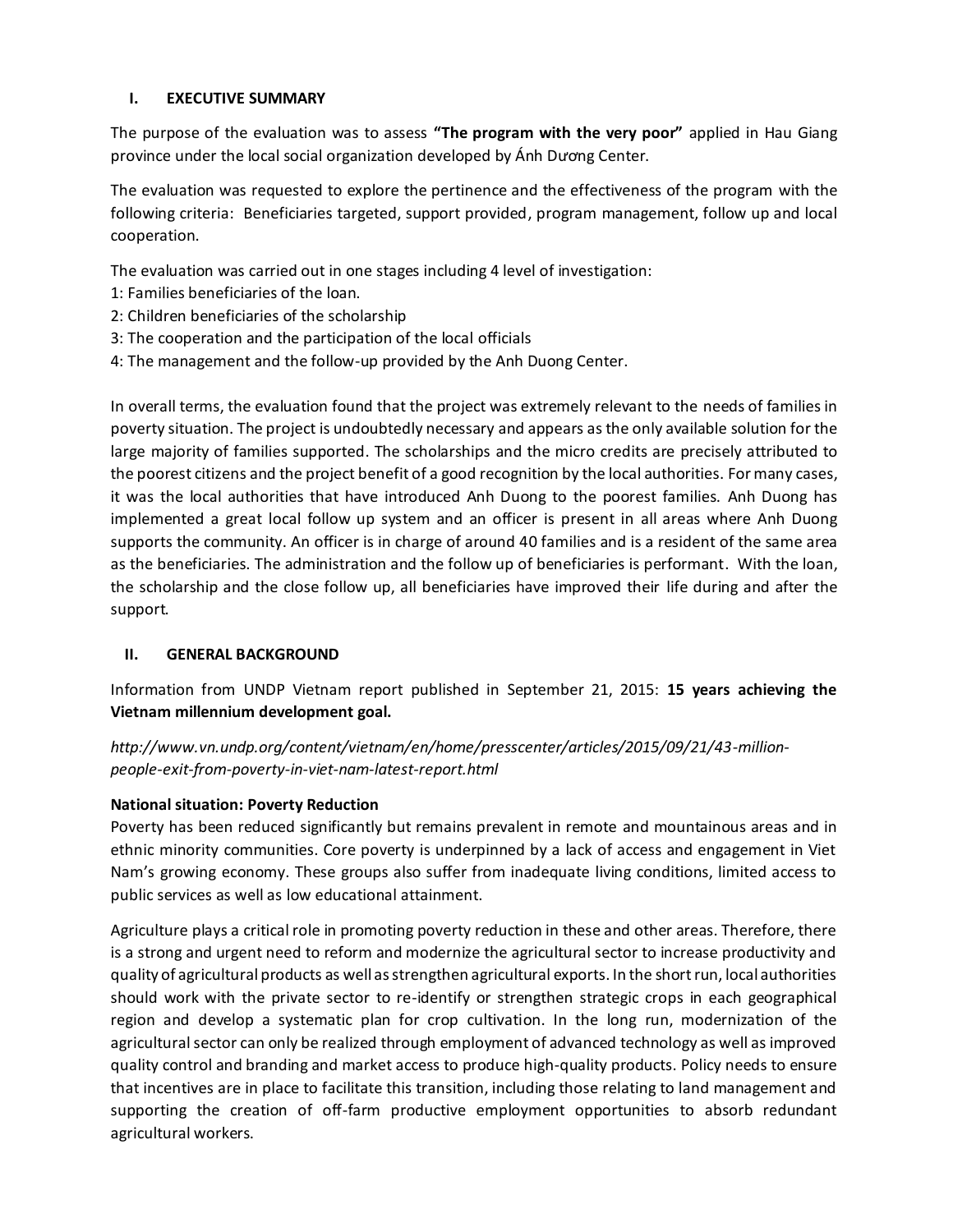#### **Inequality**

Inequality in Viet Nam exists within and between urban and rural populations, regions and ethnic groups, and tends to persist across generations. Additionally, as a new MIC, inherent pressures towards greater inequality will emerge as the economy becomes more complex and differentiated. The negative social effects of inequality are further accentuated by people's perceptions.

#### **Donors' Withdrawal of Grant and Financial Support**

Reductions in ODA create difficulties in the government's financing of several social and economic activities, particularly in provision of healthcare for the disadvantaged and in poverty reduction. The impact mostly lies in the reduced flexibility to carry out new policies and reforms. Therefore, one of the priorities for the coming years is to use these resources in a more strategic and effective manner so as to maximize the expected outcomes. Viet Nam is also keen to increase the share of financing from other sources including the private sector (foreign as well as domestic) through public private partnerships.

|                                         | 2009 | 2010 | 2011 | 2012 | 2013 | 2014 |
|-----------------------------------------|------|------|------|------|------|------|
| <b>Total</b>                            | 61.8 | 63.2 | 62.4 | 62.5 | 62.6 | 62.7 |
| By gender                               |      |      |      |      |      |      |
| Male                                    | 53.9 | 56.6 | 55.9 | 56.3 | 56.6 | 56.6 |
| Female                                  | 70.4 | 70.3 | 69.4 | 69.1 | 69.0 | 68.2 |
| Area                                    |      |      |      |      |      |      |
| Urban                                   | 44.1 | 40.1 | 42.4 | 42.7 | 43.5 | 42.5 |
| Rural                                   | 68.2 | 72.0 | 70.7 | 70.9 | 70.7 | 70.8 |
| By region (6 regions)                   |      |      |      |      |      |      |
| Red River Delta                         | 57.3 | 58.4 | 57.9 | 57.3 | 58.3 | 56.9 |
| Northern Midland and mountainous areas  | 76.4 | 81.3 | 79.2 | 79.0 | 78.9 | 78.9 |
| North Central and Central coastal areas | 70.7 | 71.0 | 68.1 | 67.5 | 67.5 | 67.0 |
| Central Highlands                       | 76.2 | 78.5 | 78.4 | 77.0 | 77.5 | 78.9 |
| South East                              | 40.5 | 37.2 | 39.8 | 40.3 | 40.5 | 40.2 |
| Mekong River Delta                      | 60.0 | 63.8 | 63.1 | 65.2 | 64.3 | 65.9 |

#### **Proportion of self-employed and contributing family workers in total employment (%)**

Source: GSO, 2009-2014

#### **Universal education:**

Universal education programs at both primary and lower secondary education have been actively built throughout the nation. Since the early 1990s, Education Law has clearly stated that "primary education is compulsory for all children aged 6-14, and obtaining primary education is not only a right but also a duty of every Vietnamese". The Government, with support from international partners and local organizations, had committed to fully finance the implementation of comprehensive primary education provision throughout the country. By 2010, Viet Nam had achieved universal primary education some five years earlier than the time target. Constant progress in education access is shown as the net enrolment rate at primary education level had consistently increased over the 2006-2014 period. In 2014, the net enrolment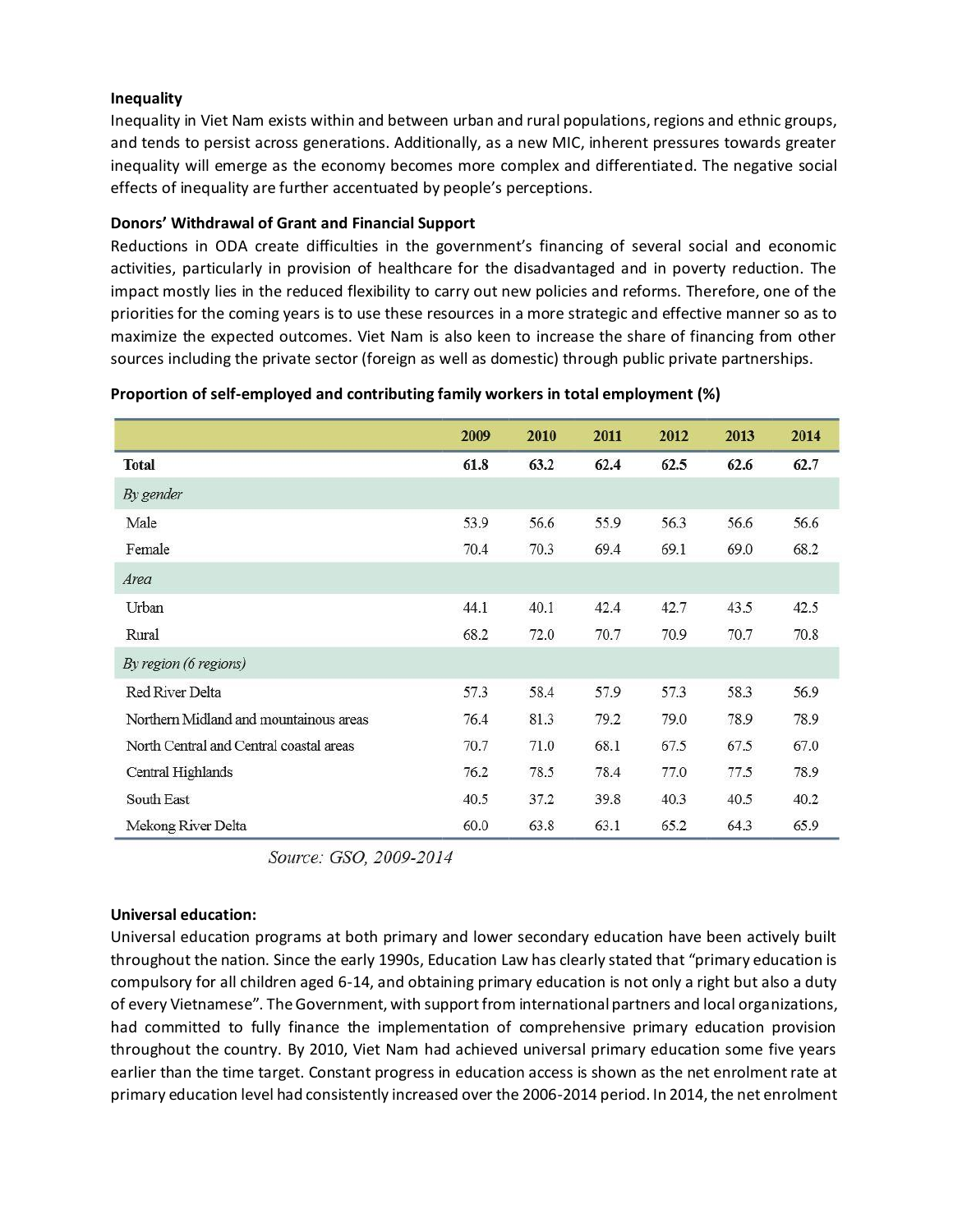rate in primary education reached 98.96 percent, with all 63 provinces and central cities having met the national standard for universal primary education.

#### **Quality of education**

The quality of primary education has improved over the years, evidenced by simultaneous increases in enrolment as well as annual improvements in the completion rate. From 2003 to 2013, the completion rate at primary level increased by 8.7 percentage points. Nevertheless, geographical disparities in educational attainment still persist. Primary completion rates remained the lowest in the Central Highlands (83.8 percent in 2013) and in the Mekong River Delta (87.0 percent in 2013).

|                                           | $2003 -$<br>2004 | $2004 -$<br>2005 | $2005 -$<br>2006 | $2006 -$<br>2007 | $2007 -$<br>2008 | 2008-<br>2009  | 2009-<br>2010 | $2010 -$<br>2011 | $2011 -$<br>2012 | $2012 -$<br>2013 |
|-------------------------------------------|------------------|------------------|------------------|------------------|------------------|----------------|---------------|------------------|------------------|------------------|
| <b>Total</b>                              | 83.5             | 83.7             | 92.4             | 85.6             | 87.9             | 88.5           | 91.5          | 92.2             | 92.1             | 92.2             |
| By region                                 |                  |                  |                  |                  |                  |                |               |                  |                  |                  |
| Red River Delta                           | 77               |                  |                  |                  |                  | --             | 98.7          | 99.1             | 98.8             | 97.8             |
| Northern midland & mountainous area       | --               |                  |                  |                  |                  | --             | 87.4          | 89.5             | 89.4             | 90.6             |
| North Central area & Central coastal area |                  |                  |                  |                  |                  | $\frac{1}{2}$  | 93.8          | 94.5             | 94.6             | 94.5             |
| Central Highlands                         | --               |                  | ÷                |                  |                  | --             | 81.8          | 83.3             | 83.6             | 83.8             |
| South East                                |                  |                  |                  |                  |                  | $\overline{a}$ | 96.2          | 96.6             | 96.1             | 96.0             |
| Mekong River Delta                        |                  |                  |                  |                  |                  |                | 85.5          | 86.1             | 86.4             | 87.0             |

#### **Primary completion rates (%)**

Source: GSO, 2003-2013

#### **Completion rates for lower secondary education (%)**

|                                           | 2007-2008 | 2008-2009                | 2009-2010 | 2010-2011 | 2011-2012 |
|-------------------------------------------|-----------|--------------------------|-----------|-----------|-----------|
| <b>Total</b>                              | 76.4      | 77.6                     | 78.0      | 79.1      | 81.3      |
| By region                                 |           |                          |           |           |           |
| Red River Delta                           | --        | --                       | 92.9      | 91.8      | 93.2      |
| Northern midland & mountainous area       | --        | --                       | 79.7      | 81.3      | 84.0      |
| North Central area & Central coastal area | - 14      | --                       | 80.0      | 81.0      | 83.8      |
| Central Highlands                         | --        | $\overline{\phantom{a}}$ | 69.3      | 71.9      | 74.4      |
| South East                                | ÷.        | W.                       | 77.3      | 80.1      | 82.1      |
| Mekong River Delta                        | --        | --                       | 62.3      | 64.5      | 66.9      |

Source: GSO. 2007-2012

#### **Expense on education:**

Corresponding to the rising Government education budget, household expenses on education have increased steadily and significantly over the period 2002-2012. Average expenses on education per school student have risen more than six times between 2002 and 2012. This increase not only comes from improved living standards but also from the community's rising awareness of the importance of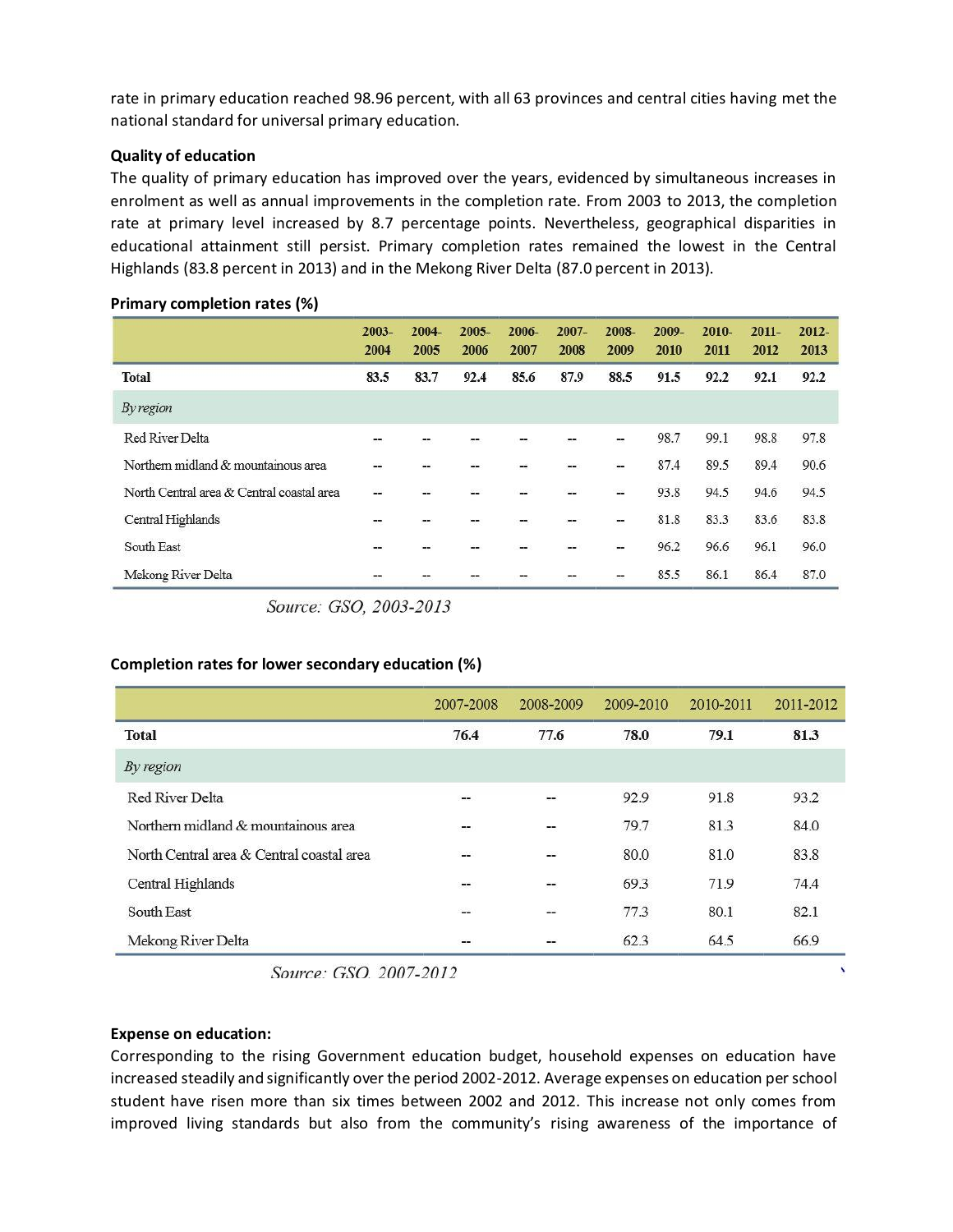investment in education. High disparities in educational expenses still exist between urban and rural areas. Even though the gap narrowed in 2012, expenditure of urban households is still double that of rural households. This discrepancy reflects an unequal capacity to invest in education for children as well as significant disparities in quality of education between urban and rural households.

|              | 2002    | 2004    | 2006    | 2008    | 2010    | 2012    |
|--------------|---------|---------|---------|---------|---------|---------|
| <b>Total</b> | 627.0   | 826.0   | 1.211.0 | 1,844.0 | 3,028.1 | 4,082.2 |
| By area      |         |         |         |         |         |         |
| Urban        | 1.255.0 | 1,537.0 | 2,096.0 | 3,088.0 | 5.253.2 | 6,352.4 |
| Rural        | 433.0   | 602.0   | 894.0   | 1.354.0 | 2,063.8 | 3,090.6 |

#### **Household's average expense on education and training per schooling person (thousand VND)**

Source: GSO, VHLSS 2002-2012

#### **The NGOs:**

Mekong Plus operates in Vietnam since 1994 and acting now in 6 districts of Bình Thuận and Hậu Giang provinces. The approach is community development with a high level of local participation; integrated development (several programs to address the basic needs are combined); programs are low cost to aim at sustainability and replicability; the priority is for the poorest.

Anh Duong, the operator of the project, was created in 2008 as a "local NGO" under VUSTA, (Vietnam Union of Science and Technology Association) to take over all operations in Hậu Giang. Anh Duong is the second local NGO supported and developed by Mekong Plus, The first one was Thien Chi in Binh Thuan province. This network of local structures called under the acronym TC/AD. Mekong Plus acting as a partner, a partial source of funding and to ensure a very close coordination among the 3 organizations.

The program with the very poor was started in 2003 following a village seminar in Đức Linh. Mekong Plus had completed a few programs and the question asked was: what next? Move to another region, or continue in Đức Linh where cooperation from all parties is very good? The participants were: village workers, district officials and Mekong Plus staff.

The conclusion was: help the poorest, help the children to go to school.

#### **Project and beneficiaries:**

The province of Hau Giang is a province of 1744.7Km² divided in: One town, five districts, two burgs and 76 villages for a total of 777.844 citizens. (In 2014) (2.24m² by citizen, 446 people/Km²) *(Source: Wikipedia Vietnam and the newspaper of Hau Giang)*

The program supported target two districts: Long My and Phung Hiep and one burg: Long My.

The areas targeted have 86.219 families including 16.253 families recorded by the authorities of the province as very poor. These families receive a special support from the Department of the Social Affairs of the province.

The program developed by Anh Duong provides micro credits to 1469 families and scholarship to 1500 children. Some of the families benefit of the micro credit and the scholarship, but they are a minority.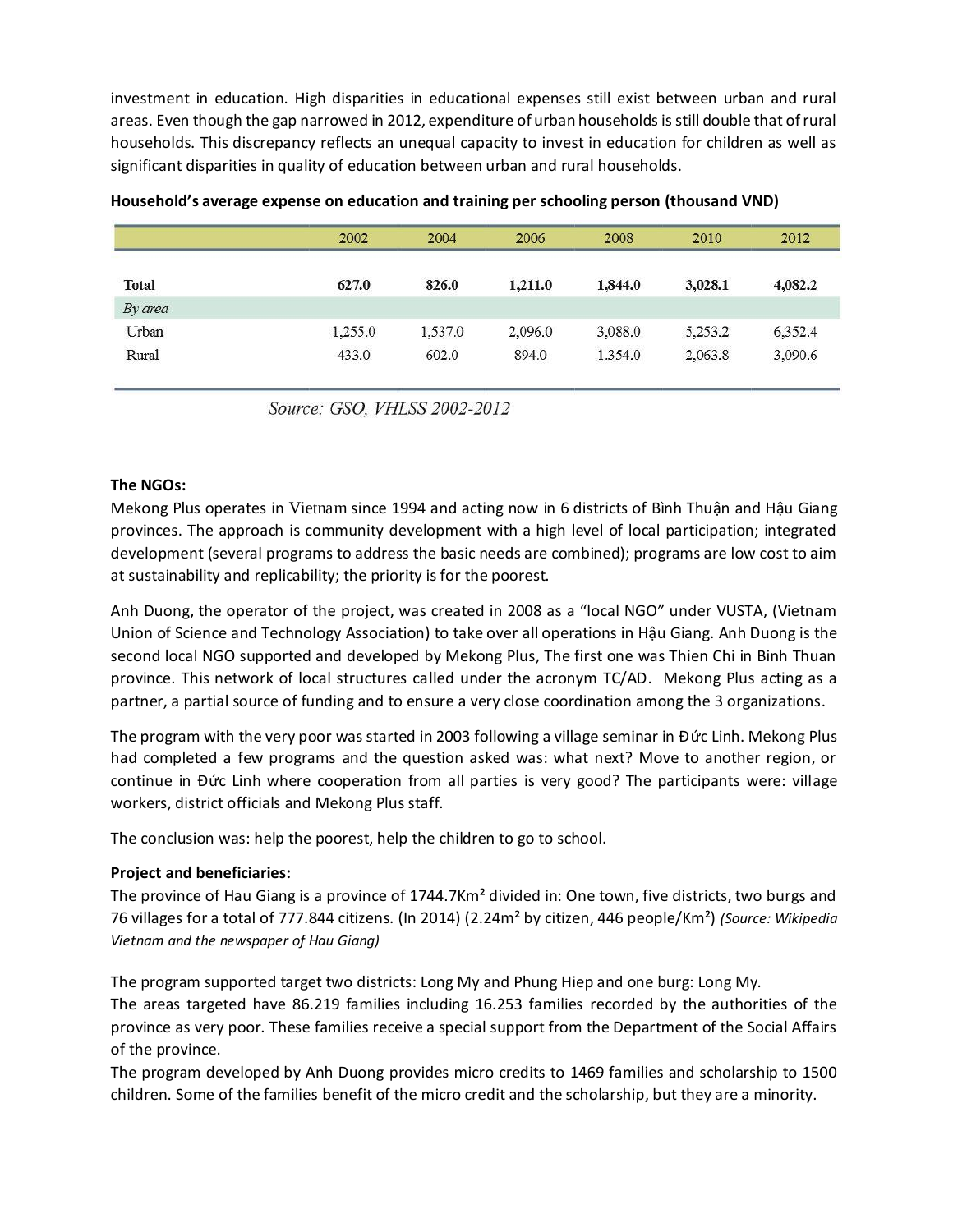#### **Special situation:**

Among the beneficiaries of the micro credit visited, the causes of poverty are different. Some families need to support a sick or handicapped person. Some of them are adults, invalidating them to participate in the family's income. Some families are very far from everything, the only access to their home is by boat. One parent must always be available to deposit and bring their children back from school. The majority of the families visited don't own a land (85%). The others are limited to a small surface. The beneficiaries have their own home but need to rent more land for their businesses.

In case of having a sick relative or a person with a handicap, the family is impacted by the cost of the treatment. When the invalid in a child, one adult needs to stay home with him. Some families have a job far away from home. In that case, they need to leave for long period of time that can be up to one year, leaving the children at home with their grandparents. Children in this situation look more traumatized of this absence caused by their poverty.

#### **III. PURPOSE, SCOPE AND METHODOLOGY**

#### **Purpose:**

The purpose of the evaluation was to assess **"The program with the very poor"** applied in Hau Giang province under the local social organization: Ánh Dương Center.

The evaluation was requested to explore the pertinence and the effectiveness of the program with the following criteria: Beneficiaries targeted, support provided, program management, follow up and local cooperation.

The evaluation was carried out in one stages including 4 level of investigation:

- 1: Families beneficiaries of the loan.
- 2: Children beneficiaries of the scholarship
- 3: The cooperation and the participation of the local officials

4: The management and the follow-up provided by the Anh Duong Center. (As well as study on future possibilities to increase or reduce the project and the pertinence of the fees allocated.

#### **Methodology**

The evaluation was carried out on 4 days in Hau Giang province.

The evaluator was free to select beneficiaries to visit and to interview among all beneficiaries of the program without any restrictions.

#### **Selection process:**

1: Anh Dương has provided a list of nineteen communes where the program is applied. The evaluator selected two communes.

2: Anh Duong provided the list of 142 beneficiaries of micro credits and 133 beneficiaries of the scholarships.

3: The evaluator selected 14 families and 11 children. The evaluator chose these families and children among all kind of beneficiaries. All the categories were able to be evaluated.

4: The evaluator have interviewed the Vice president of the Popular Comity of Hoa My, the staff of Anh Duong Center in Long My and the executive director of Mekong Plus in Ho Chi Minh City.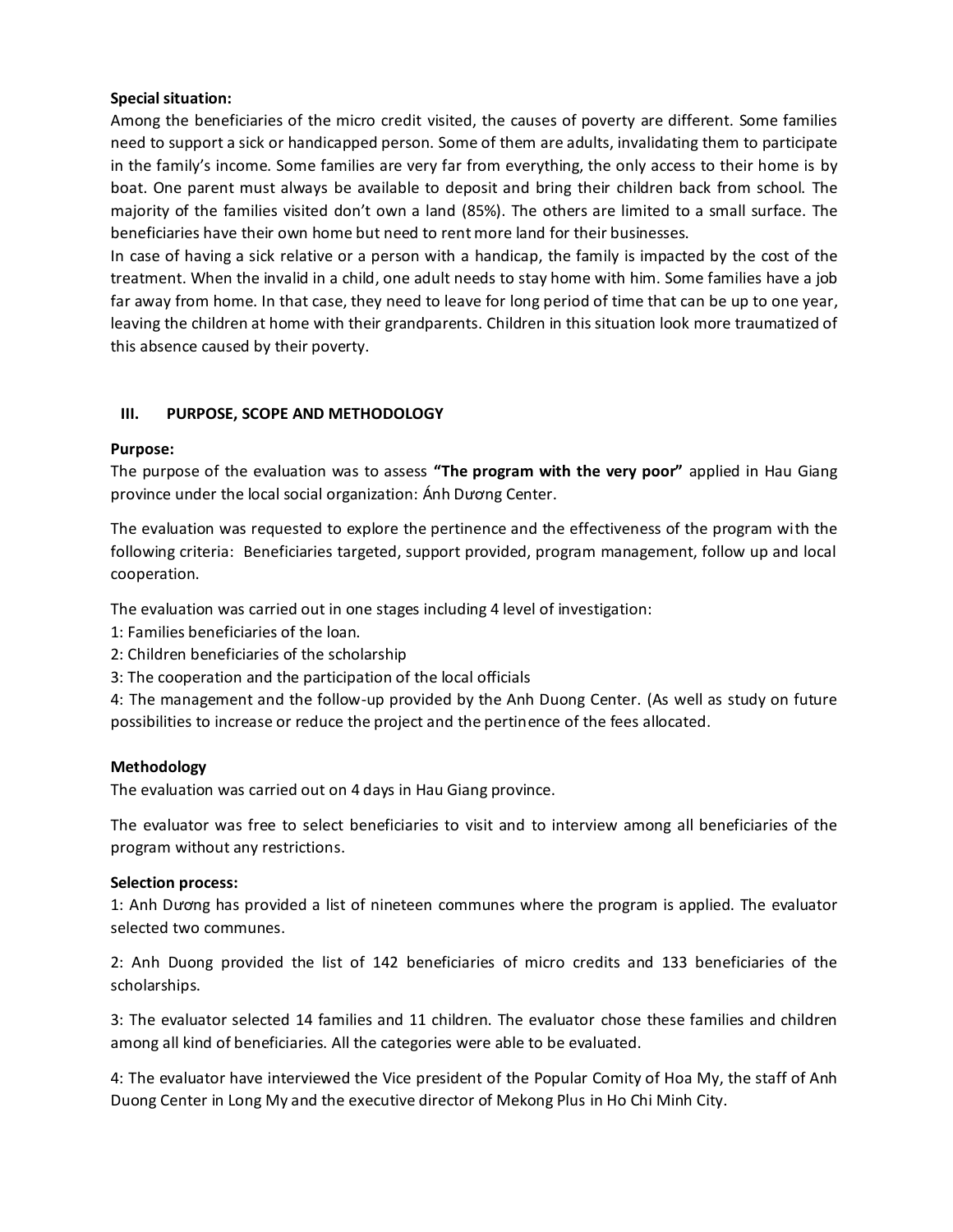#### **Schedule:**

Day one: The evaluator arrived in Long My at 12pm. Afternoon: 4 families and 4 children visited. Day two: 5 families and 3 children visited. Interview with Anh Duong officers and discussion about social work.

Day three: 5 families and 4 children visited. Interview with the Popular Comity of Hoa My and Anh Duong officers and discussion about social work.

Day four: Interview with Anh Duong officers and study on social work, risks of poor families in regard of the sexual exploitation and human trafficking. 15pm, the evaluator goes back to Ho Chi Minh City.

#### **Limitation:**

All requests by the evaluator were well respected without any restrictions.

#### **IV. FINDINGS.**

#### **Relevance:**

**Finding 1:** The project is relevant and the supports provided helps beneficiaries without removing their responsibility to continue an assiduous economic activity. Thanks to this practice, the project never fails on a basic "humanitarian" project, providing excessive help affecting the responsibility of beneficiaries to continue to work as they should do without external assistance. The project undoubtedly improve the life quality of beneficiaries, especially women, and help them to keep their children at school.

**Finding 2:** The beneficiaries are visibly aware of their responsibility to refund the loans allowed as if it would be for a loan allowed by a bank. The beneficiaries well respect the NGO and the rules established, making this program current.

**Finding 3:** The method developed by Mekong Plus to open local NGOS is one of the most innovative and challenging approach see among INGOS in Vietnam. By this practice, Mekong Plus reveal his real vocation of community based development organization, in this case: Anh Dương Center .

(Note of the evaluator: *In Vietnam, INGOS mostly work with local authorities, as it is mentioned by the rules of the PACCOM. In general, the authorities like to keep everything under their full control and don't facilitate local initiatives. Mekong Plus successfully support Vietnamese locals to open NGOS, ensuring the best perspectives of development and of sustainability. Otherwise, the number of local NGOS in Vietnam is very few. Many of them are created and managed by retired civil servants, avoiding more citizen initiatives).*

**Finding 4:** If the budget allows it, the project is technically sustainable and replicable in his state in all areas of the country. The long experience of the organization was revealed during the evaluation. It doesn't commit errors often perceived with less experienced organizations.

#### **Impact and effectiveness of the project**

The results collected and reported here are from a sample of beneficiaries chosen by the evaluator as described in the paragraph "Methodology". The facts found were not influenced by any other information than those collected in the field.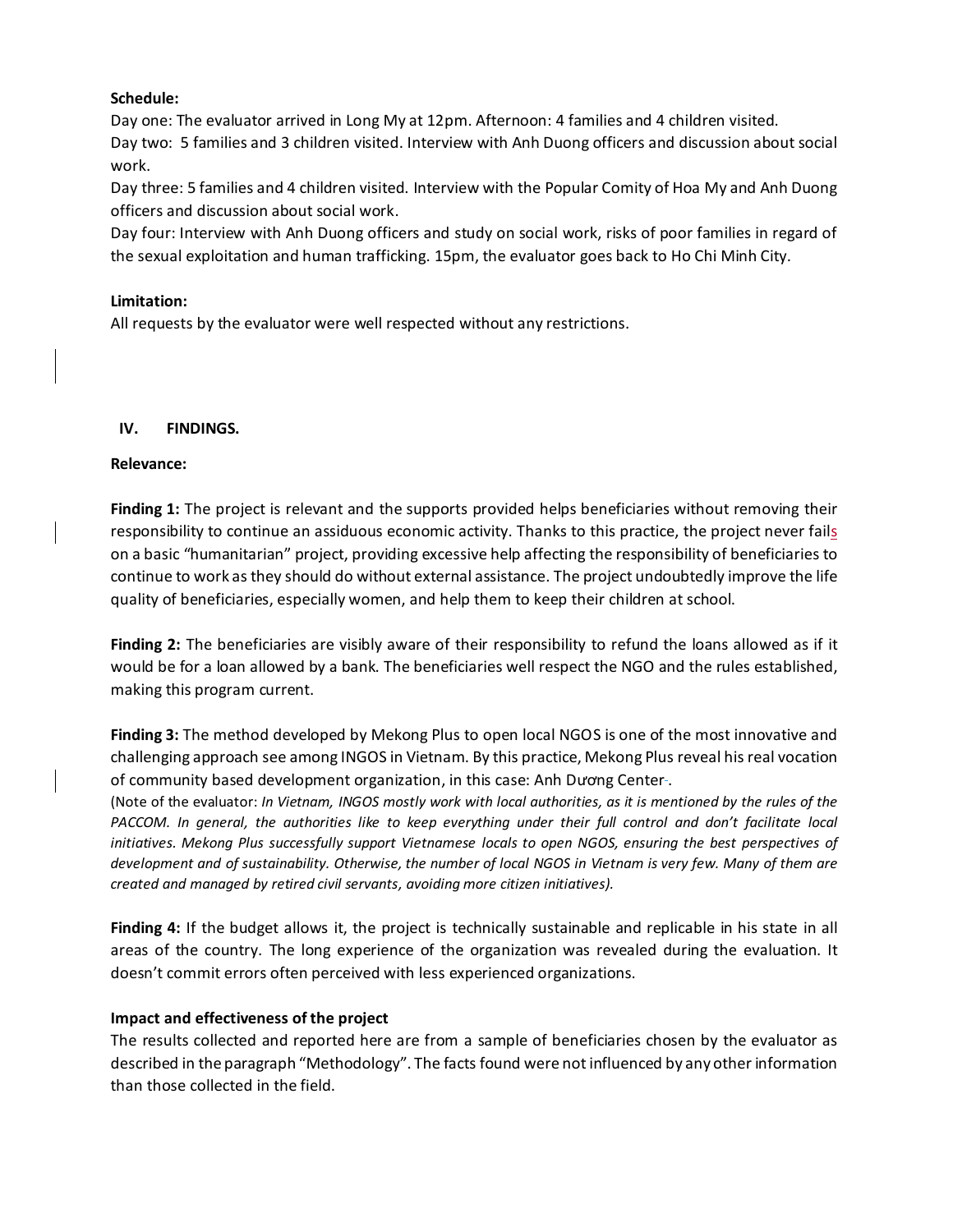#### **Micro credit:**

#### **Specific investigation:**

- $\triangleright$  Are the beneficiaries properly selected? Are they the poorest, and with willingness to improve?
- $\triangleright$  Besides the loan, has the technical support been adequate?
- $\triangleright$  Have the technical advises been followed?
- $\triangleright$  Are the records (loans, refunds, family condition) properly kept?
- $\triangleright$  Has the economic condition of the household improved?
- $\triangleright$  Has the economic support contributed to keeping the children at school?
- $\triangleright$  Has the economic support contributed to the condition of the wife and daughters?
- $\triangleright$  Are the authorities: WU & Commune People' Committee, positive about the program? Do they have suggestions?

#### **Fact finding among the sample evaluated:**

- **#.1** According to the official national criteria of poverty, all the beneficiaries are characterized as poor by the social services of the state. It is confirmed that beneficiaries are among the poorest citizens.
- **#.2** 42% of beneficiaries needs to support a sick relative and/or a person with handicap.
- **#.3** 85% of beneficiaries don't own a piece of land permitting them to grow crops.
- **#.4** 85% of beneficiaries need to rent a piece of land and/or to use the canal near their home for farming activities supported by the micro credit.
- **#.5** Most of beneficiaries are still in a precarious situation but are not failing their life thanks to the support provided.
- **#.6** 80% of the beneficiaries showed they will to improve their lives. 20% of beneficiaries who showed more fatalist behaviors have no idea how they can improve themselves.
- **#.7** More than 50% of the beneficiaries are not yet able to run their business autonomously without the support provided.
- **#.8** For a majority of the beneficiaries, the children, after being educated and having a job, appear as the only available possibility of future incomes and development. Conscious of this reality, the beneficiaries are ready to prioritize the school of their children. The support provided help the families to reach this goal.
- **#.9** Women and children are the main beneficiaries of the effects provided by the micro credit. Micro credits permit women to open an economic activity at home or nearby, allowing them to continue to care for the children, while the husband will rent his services as a farmers or a fisher often far from home. Some husband renting their service in the fishing industry leave their home for a time period of at least 3 months.
- **#.10** Boys and girls are conscious of their poverty and help their mothers to work at home during their free time. 10% of mothers don't allow their children to help them and prefer that their children only focus on schoolwork.
- **#.11** 60% of the beneficiaries need to borrow more money than the support provided by the project and have two or more debts to reimburse.
- **#.12** In every places visited, the beneficiaries mentioned that the local Anh Duong officer, who is responsible for their follow up, is present and visit them at least twice a month.
- **#.13** All beneficiaries confirmed to receive an adequate technical support and follow up by the local Anh Duong officers.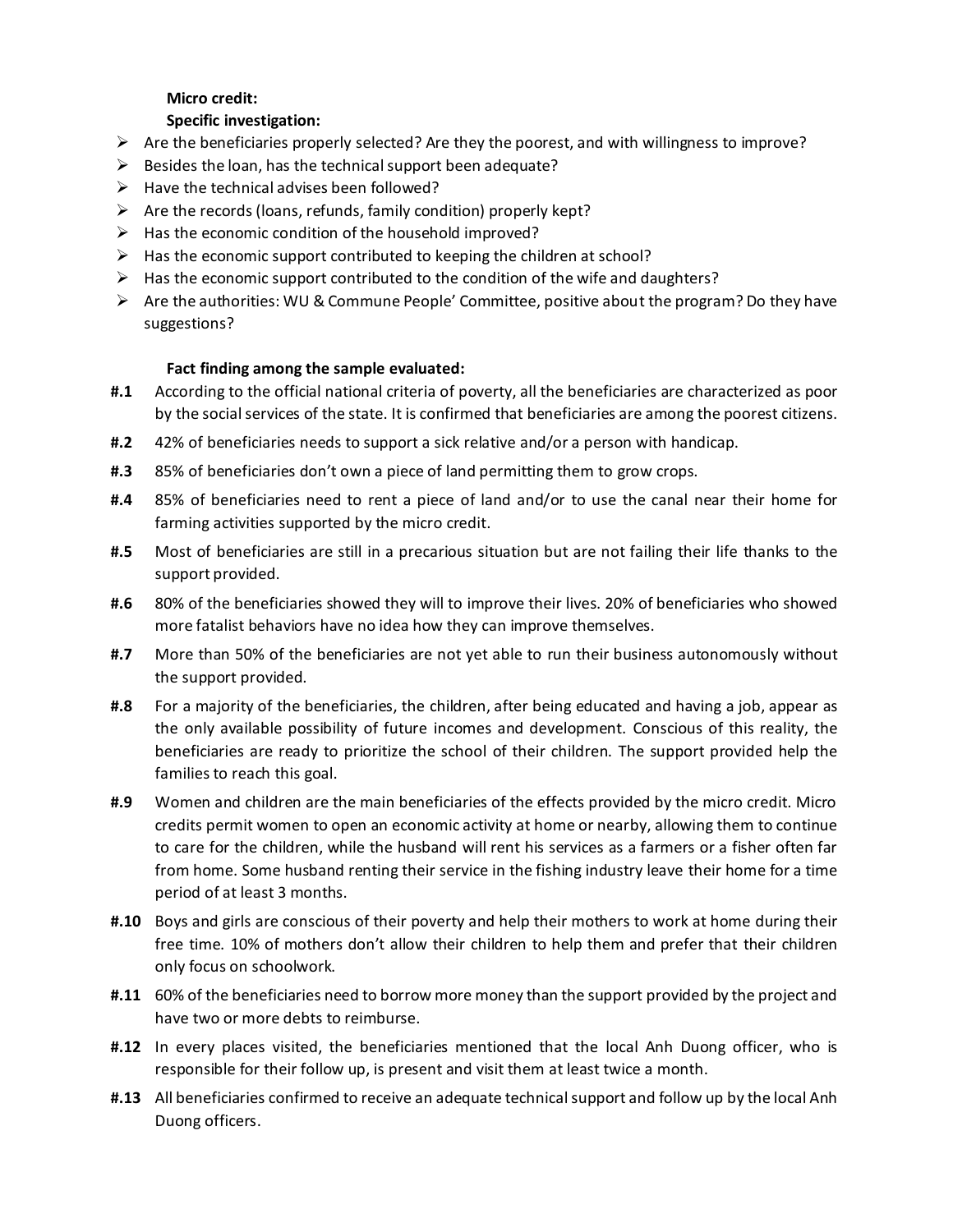- **#.14** The beneficiaries expressed their satisfaction to be closely followed by the local Anh Duong officer. They appreciate to have a person able to listen to them and with whom they can share their ideas and problems.
- **#.15** The beneficiaries reimburse their credit in the condition and time as described by their contract.
- **#.16** Anh Duong properly record and update the data about all beneficiaries in time. All beneficiaries have an individual file and the general data collection is recorded on excel tables.
- **#.17** The activities panel of beneficiaries is mostly limited to agricultural activities while other economic activities may be explored.
- **#.18** The local authorities are very positive about the program and recognize the importance to improve the life of the poorest citizens in order to positively develop the province. They are aware that the economic improvements of beneficiaries allow them a better purchasing power, impacting all the economic sector of the province.
- **#.19** The large majority of beneficiaries mentioned that they were introduced to Anh Duong program by the local authorities. This fact noticeably express the recognition of the program by local authorities.

#### **Scholarship:**

#### **Specific investigation:**

- $\triangleright$  Are the beneficiaries properly selected? Are they the poorest?
- $\triangleright$  Did the scholarship help to continue school?
- $\triangleright$  Which grade should be best targeted?
- $\triangleright$  Is there a more effective method than scholarships to encourage further education?
- $\triangleright$  Is there a priority for girls?
- $\triangleright$  Is the disbursement of the scholarship timely? When is it the most needed?
- $\triangleright$  Are the 2 financial amounts of scholarships adequate
- $\triangleright$  Should the budget for scholarships be decreased or increased, as a proportion of the TC/AD budgets?
- $\triangleright$  Are the authorities, schools and WU, positive about the program? Do they have suggestions?

#### **Fact finding among the sample selected:**

- **#.20** All the children are properly selected among the poorest families (Same criteria as for the micro credit).
- **#.21** The scholarship help the parents to keep children at school under satisfying conditions, but the parents mentioned that in absence of scholarship, they will make everything possible to prioritize school for their children. The scholarship impacts more the decision of the family to maintain children at school after grade 8 or 9, especially when the child has weak results.
- **#.22** The children are really motivated to go to school and the parents like that their children is following the school's education. The main reason why children are leaving school is economic.
- **#.23** Many of children (mostly boys) interviewed wish to become a teacher in the future. This demonstrated that they like teaching and that they are conscious of the importance of education for children. The girls interviewed are more undecided about what they want to do in the future.
- **#.24** All children want to go to university but don't think it's possible regarding the cost.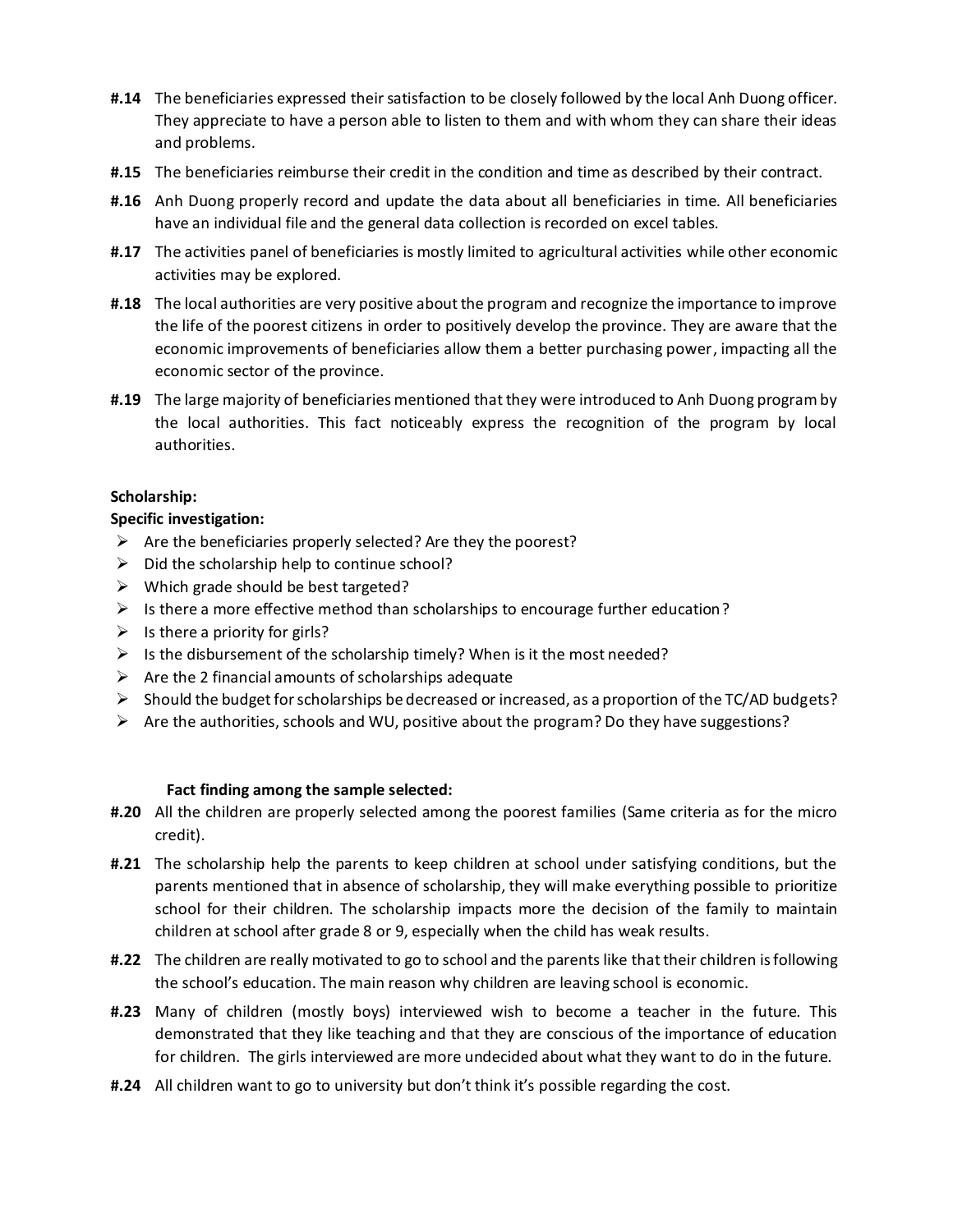- **#.25** All the parent wish that their children finish high school but doubt to have enough financial capacities to cover university fees later on. *(Note by the evaluator: Basic and popular universities in Vietnam cost, without accommodation and food, around \$620us per year (14 Million Vietnamese Dong) in 2015)*
- **#.26** Recorded as poor by social services of the province, the beneficiaries selected here also benefit of a reduction for the school fees. The uniform and the books are still entirely under the charge of the parents.
- **#.27** Some families recorded as poor with children in primary school mention that the school is free for their children. The scholarship help them to buy uniforms and books. *(Note by the evaluator: This information need more investigation to confirm if this practice is the same in all primary schools).*
- **#.28** In middle and high school, the school fees yearly increases, causing more worries for the poorest families each year. *(Note: See table of average expense on education and training per schooling person on page 7 of this report)*
- **#.29** The women play an important role on the development of the community and they will be more in charge of the education of the children. Following the development of Vietnam, girls and boys must be equally educated as it is now. *"Educate a boy, and you educate an individual. Educate a girl, and you educate a community" (Greg Mortenson).*

#### **Efficiency and Sustainability of the beneficiaries**

The project is efficient and provide an adequate help for the beneficiaries. The large majority of the families supported don't own any part of land apart their home surface. To develop a business, they need to rent a portion of land thanks to the support provided by the micro credit. Because the beneficiaries don't own enough land and because their houses have a too small surface for a mortgage, they cannot apply for a loan from a bank. In other words, the micro credit provided by the program is the only opportunity available for them.

The micro credit, in addition of developing a business, permits parents to cover school fees while the scholarship only support school expenses.

Nevertheless, 100% of the beneficiaries take benefits and increase their incomes thanks to all the supports provided by the project. 20% of beneficiaries facing problems as described on the *paragraph: "Background, special situation"*, have difficulties to improve their life and believe themselves to unceasingly borrow money. The supports provided by Anh Duong: loan, advocacy, scholarship, etc. are incontestably the most appropriate help that an NGO can provide in this situation. In all cases, the families, including the 20% above, showed their willingnessto maintain children at school until the highest grade possible.

Among the families visited, 100% of them make from minor to medium improvementssince they received the micro credit, and around 20% of them seem able to continue their businesses without further support. A large majority of the beneficiaries also receive some help by the social services of the province and have priority for employment in the very few active factories. Therefore, the authorities facilitate the development of new factories with the objective to reduce the number of unemployed citizens.

#### **Sustainability of the program:**

The sustainability of the program depends on the funding available. Anh Duong recovers micro credits from beneficiaries, but in almost every cases, the recovered money is refunded to the beneficiary to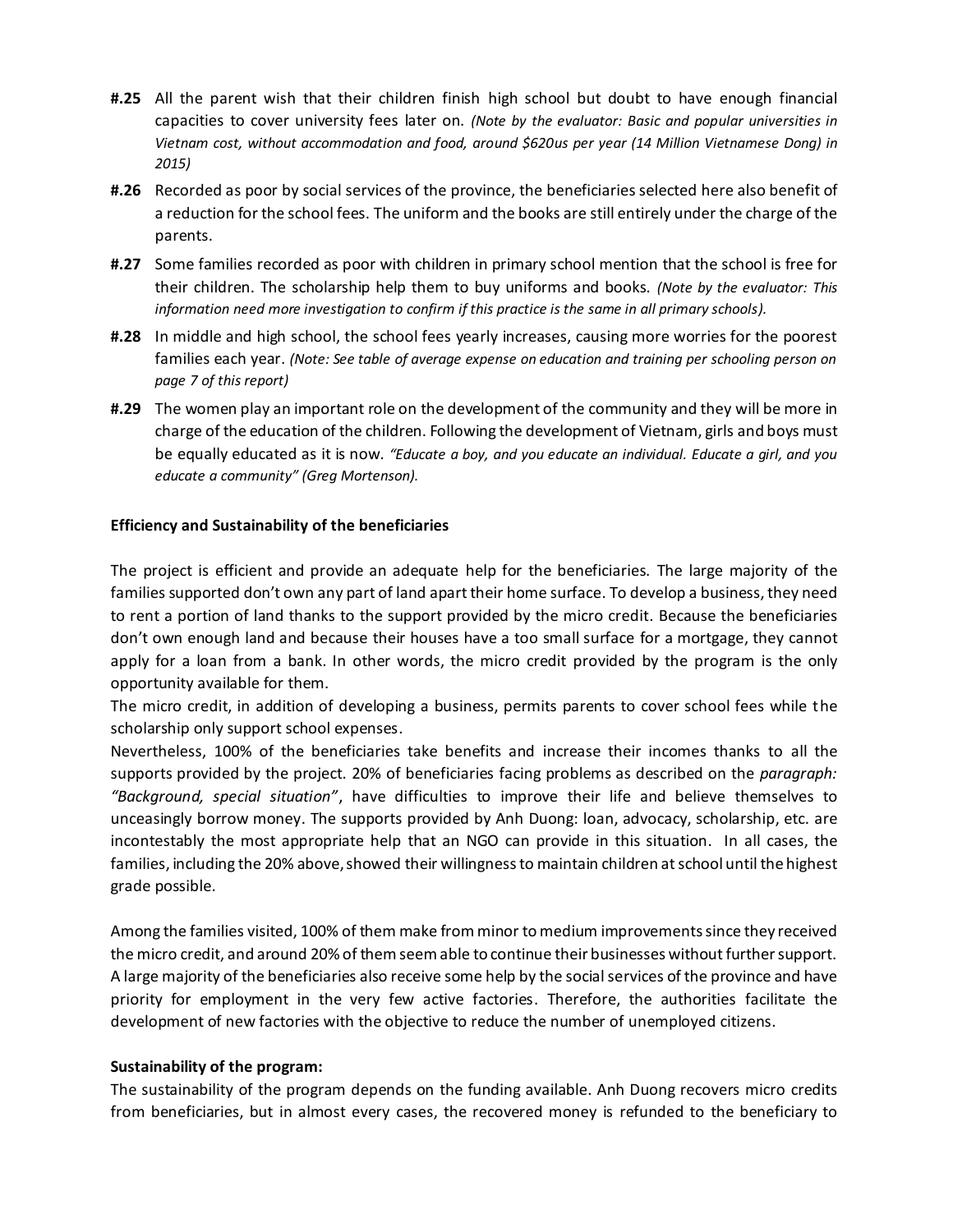continue his support for supplementary phases. The success of this project depends on the regularity and the quality of the supervisory and advising staff. The amount of money attributed to a beneficiary is too small in order to consider it a risk that can negatively impact the success of the program if a beneficiary doesn't reimburse it. I recommend donors of Mekong Plus and Anh Duong to not consider the micro credit as a work constituting a factor risk for the project. If the sum requested by donors for the credit is important, it is because the program has an important number of beneficiaries. In opposition with a bank lending only money, the work with beneficiaries is centralized on the development and the education. The credit provided, in addition of its real support for the family, must be considered as a tool permitting Anh Duong to meet and motivate the beneficiaries to enter the program in order to improve their life. The fund recovered from beneficiaries doesn't permit to keep the program autonomous.

#### **V. CONCLUSION AND RECOMMENDATION:**

In general, the project is solid and the Anh Duong officers know their job well enough to make it suitable and accurate. The follow up of 2969 beneficiaries and of the management of the organization headquarter requests an important team.

The regular and qualitative follow up of the beneficiaries is the central key of the project's success. In regard of the important poverty of the province, the number of beneficiaries can easily increase and the program can be extended to more districts of the province, if the budget permits it. In case of insufficient funding, the number of actual beneficiaries may be decrease of around 20%. Following the facts found and if the information about the free school fees in primary level is confirmed, some savings can be made here.

**Micro credit:** (The evaluator make some suggestions, but cannot affirm whether it is possible and appropriate or not for the beneficiaries targeted by the project and for the actual development of the province)

- **\*.1** It can be interesting for Anh Duong to explore other kinds of businesses and to support beneficiaries to follow an adequate vocational training. Many of the businesses actually supported require to rent land, thus, it may be possible to explore other economic activities at home that don't require external renting.
- **\*.2** It can be interesting for Anh Duong to investigate the potential job opportunities available in the areas to help beneficiaries to find a more sustainable job. The popular comity mentioned to have this kind of service, but with the intermediate and the participation of an NGO, it is maybe possible to open more possibilities. Some companies like to know that their employees are followed up by a social organization ensuring an education for a better stability of the employee.
- **\*.3** About beneficiaries' files and folder: Rather than to remake a new folder for those who received the support more than 5 times, it would be more accurate to have one folder permitting to add pages proportionally to the number of support received, while retaining all the data of one beneficiary into only one folder.

#### **Scholarship**

*\*.4* In the social structure and the country development, it seems not pertinent to engage a politic prioritizing girls in primary, middle and high education, while girls have a higher ratio than boys on education. But for many girls, the access to university will be impossible. Anh Duong could possibly